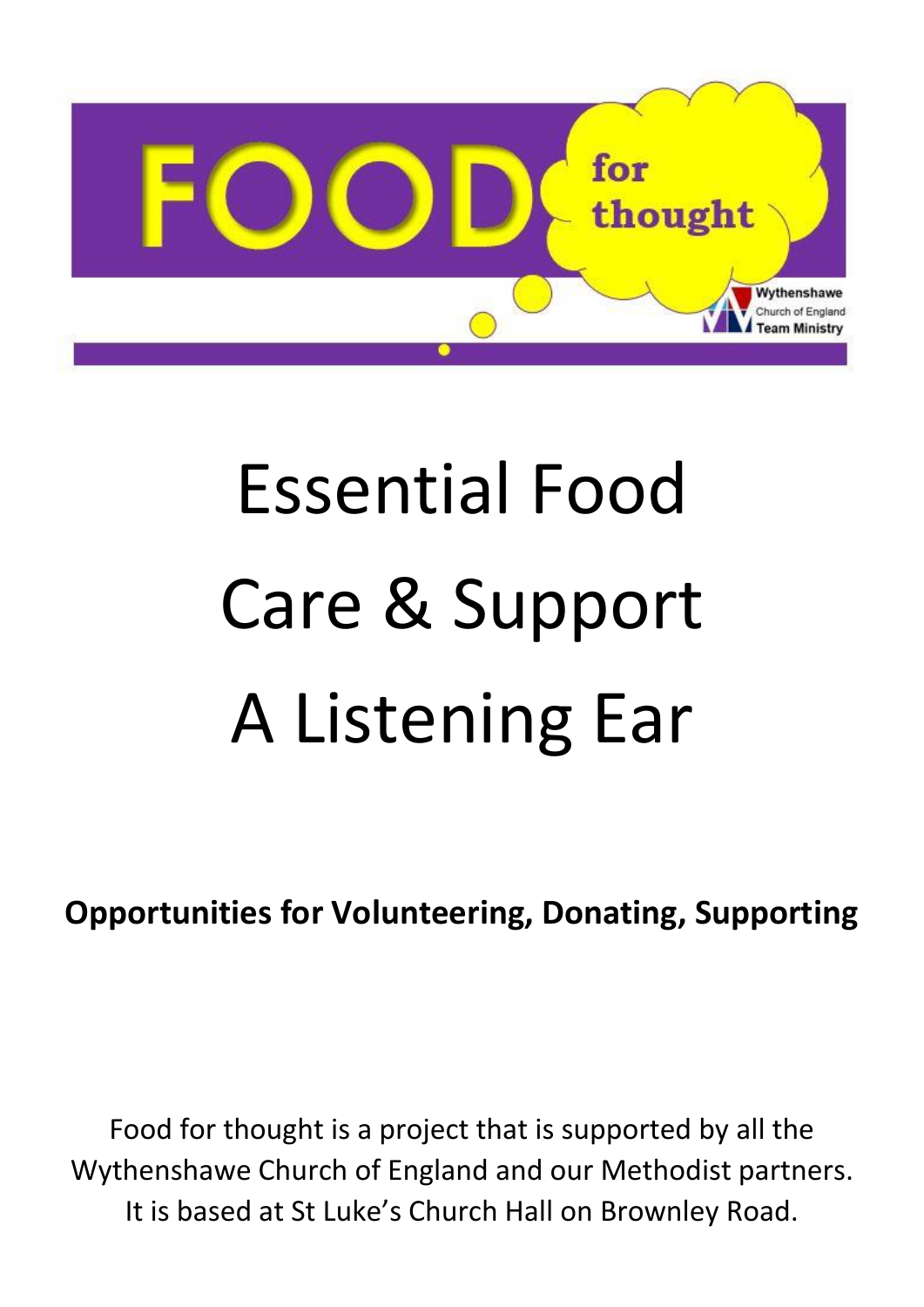#### **Food For Thought – the approach**

Food For Thought provides an opportunity to meet the immediate need for **food** and give some **thought** to how we can help people identify any additional support they might need to improve their circumstances. We do this by offering a café-style drop-in to people collecting emergency food parcels. They will be offered a hot drink and a chance to chat to someone whilst waiting for their food parcel. This will be a befriender approach, offering a listening ear. If people say they would like further support we will refer them to an appropriate agency. We are there to listen, not provide specialist support

#### **Food for thought – the future**

We are hoping to provide additional opportunities for people to get a hot meal at various points in the year, subject to funding and volunteers being available. We are exploring opportunities for people to develop new skills, for example by getting involved in other activities that our churches offer. We can offer opportunities for gardening and painting. We are developing a new bee keeping project and we are exploring some budget cooking classes too. We are looking to operate a voucher scheme that will give people access to our good as new shops for essential clothing and household items.

## **Fundraising/sponsoring**

Are you looking for a fundraising cause at your workplace? You could have a **collection point** for tins at work or hold a dress down Friday or a cake sale or raffle.

You could **donate** little and often and regularly by setting up a Direct Debit or standing order. £1 a week can make a big difference to what we can provide.

You could **sponsor** a meal. We are trying to hold more community meals in addition to the food bank support. You could contribute towards the cost of hosting these events.

We hear some heartbreaking and heartwarming stories as we go about our work. If you would like us to come and talk about the work we are doing and the difference you can make, **please get in touch** and we will arrange a bespoke talk or presentation to suit.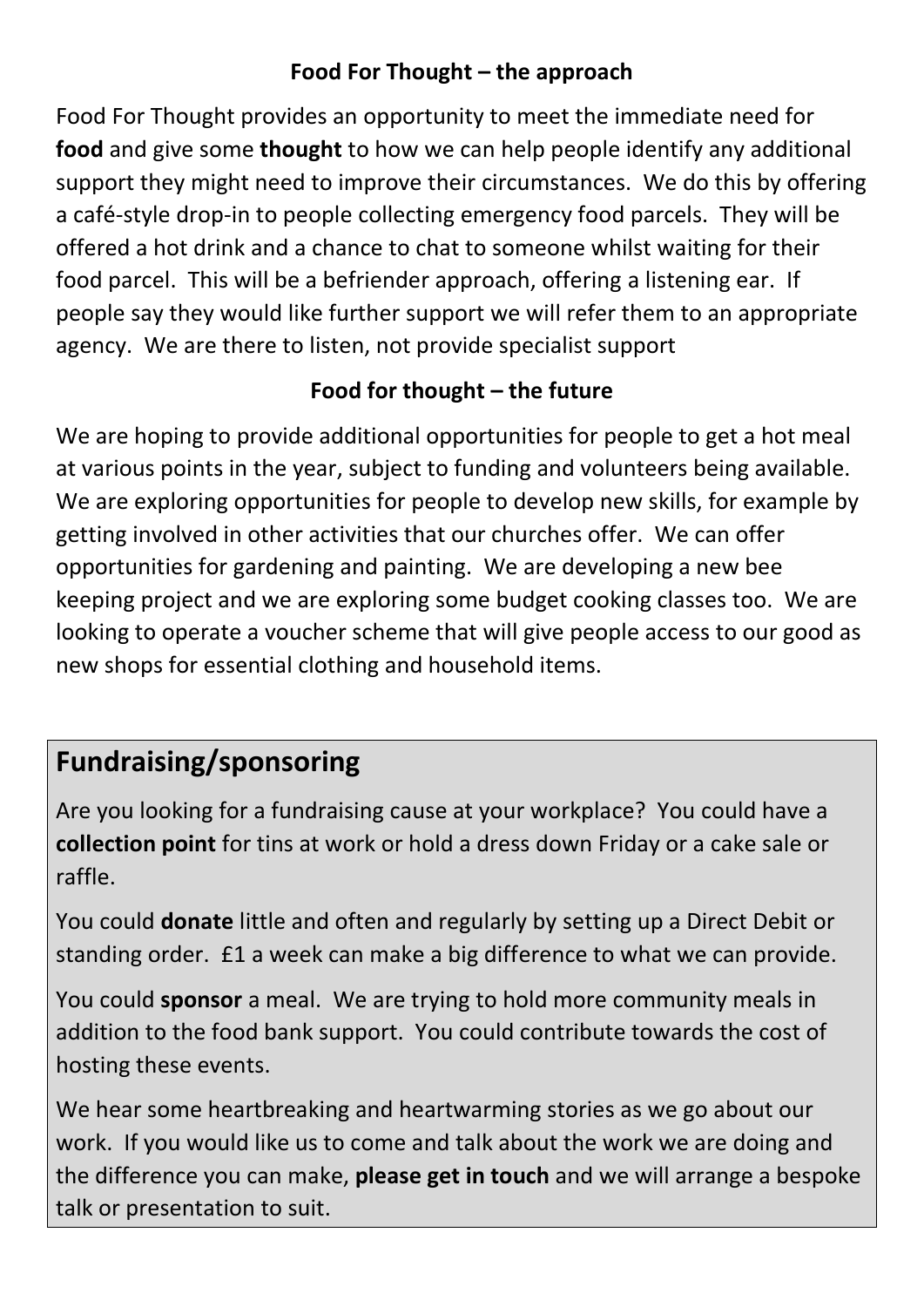## **How can you get involved?**

#### *Volunteering*

We have lots of jobs that need doing including:

- Making up bags
- Checking dates on stock
- Making tea and coffee
- Setting up and clearing away the café
- Be-friending people/taking details

We try and work in pars and rotate jobs so that you get to do a variety of things

### *Donating*

Our stocks get low very quickly. We have no regular income to buy food.

The items we need include:

- Pasta
- Rice
- **UHT milk**
- **Sugar**
- **Soups**
- Pasta sauces
- **Tinned** tomatoes/beans/spaghetti
- Tinned veg (potatoes, carrots, peas etc)
- **Tinned fruit**
- Tinned puddings (rice, sponge)
- Tinned custard
- Tinned meats (ham, spam, chicken)
- **Tinned meals (Irish stew, chilli,** minced beef, steak)
- Gravy/cheese sauce/white sauce granules
- **Sandwich fillings (meat pastes,** tuna, sardines etc)
- Beans and pulses



- Save us your unwanted carrier bags!
- Donate clothing/household items to our good as new shops.